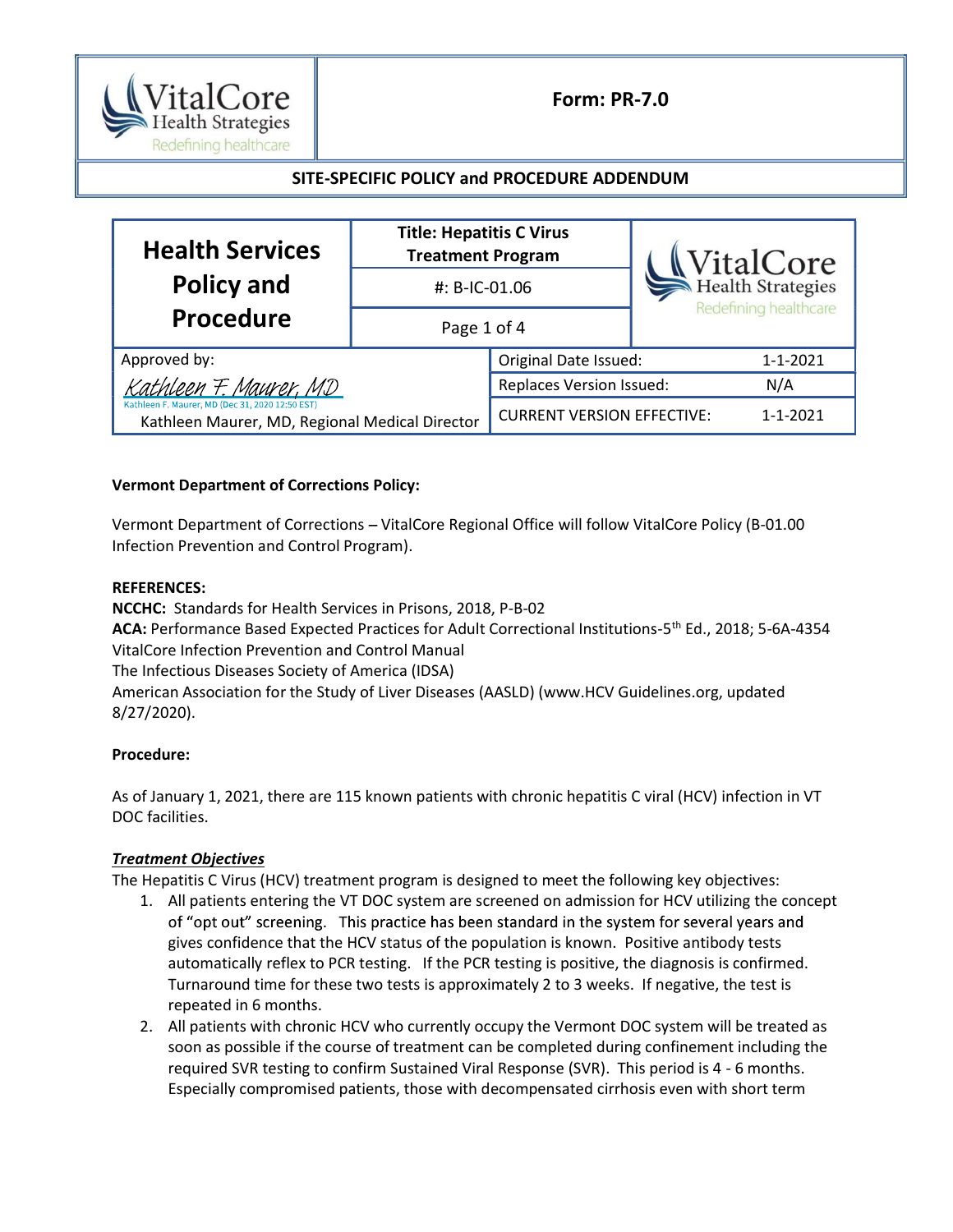stays will be referred immediately to UVMMC or Dartmouth-Hitchcock Medical Center for assessment and care. If necessary, follow-up care can continue after patient release.

- 3. There are three separate cohorts defined by sentence status or non-sentence status of HCV patients in the VT DOC system. Further, patients with HCV disease without cirrhosis will be treated by prescribers within the Vermont DOC system. Those with cirrhosis, whether compensated or decompensated will be referred for treatment to an academic medical center (UVMMC, Dartmouth-Hitchcock Medical Center) for care.
- 4. Patients entering the VT DOC system on Direct Acting Anti-viral therapies for chronic HCV infection will be maintained on treatment unless there is a clinical indication to discontinue.

### Three Categories of Patients based on Incarceration/Detainment Classification

Category 1. Remaining sentence length greater than 4 - 6 months.

Patients with known remaining sentence lengths that are greater than 4 - 6 months will have treatment initiated as soon as possible. Those with the least remaining sentence length will be treated first.

Category 2. Remaining sentence lengths indeterminant.

This is a complex population as the patient release date is unclear. This group includes patients with remaining sentence lengths that are indeterminant (the minimum date is past, but there is at least 4 - 6 months remaining to reach the maximum, and specific date of release is unknown) will be individually evaluated to estimate the most likely remaining period of incarceration. This estimation will be made with assistance from the VT DOC classification personnel and case managers who may be familiar with the likely dates of release. Patients deemed to have an estimated sentence length of  $4 - 6$  months or longer based on the assessment of VT DOC classification personnel and case managers will be evaluated for treatment of HCV infection.

Category 3. Pre-trial detainee population.

This is the most complex of the three population groups. Pre-trial detainee populations have unpredictable lengths of stay due to bond or bail outs, court determinations, and other unscheduled interventions. Many detainees cycle in and out of the VT DOC multiple times a year. Initiating and potentially interrupting Direct Acting Antiviral (DAA) therapies for this patient population could lead to treatment failures and/or drug resistance limiting future treatment options. The focus for this patient population will be screening, education, and referrals for follow-up care. All pre-trial detainee populations will be provided "opt-out" screening for chronic HCV infection. Patients with confirmed infections will receive patient education on reducing transmission to others and a referral for treatment in the community. Many of these patients have concurrent opioid use disorders and will receive follow-up care upon release at a community treatment center or either a HUB or Spoke in the Vermont MAT system. A pilot to provide DAA therapies for chronic HCV infection at these sites is being pursued to strategically consolidate and simplify care for these patients.

### Treatment Protocols

The Vermont DOC patients will be treated using the simplified protocols published by The Infectious Diseases Society of America (IDSA) and the American Association for the Study of Liver Diseases (AASLD) (www.HCVGuidelines.org, updated 8/27/2020). These guidelines are updated regularly and are readily available at www.hcvguidelines.org. These guidelines include specific treatment protocols for patients with no cirrhosis, with compensated cirrhosis, and with decompensated cirrhosis. The key elements of the protocol for the patients of VT DOC are included in the following proposed treatment plan.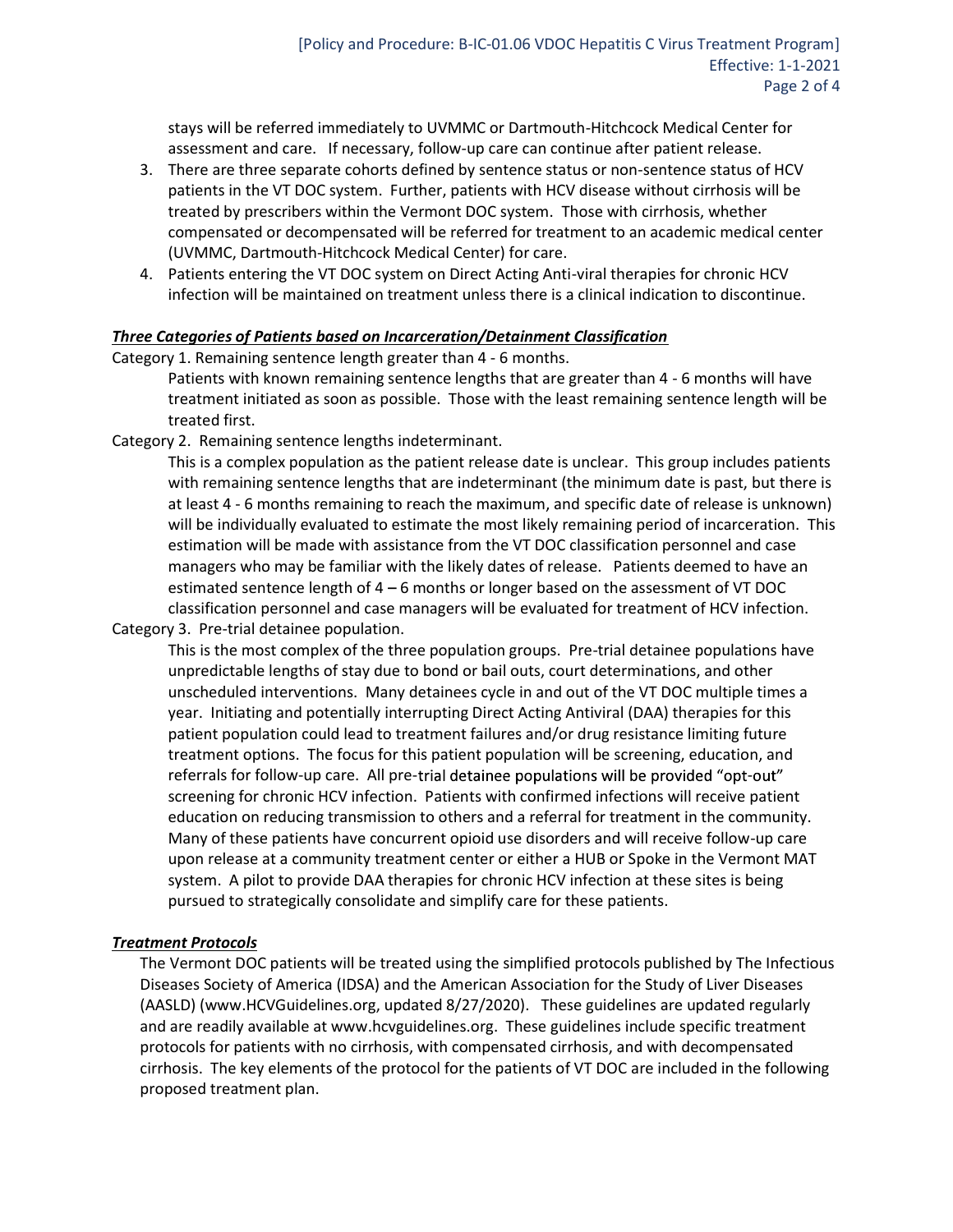Proposed Hepatitis C Treatment Plan:

- 1. Patients will be considered for treatment who are sentenced and will be in the custody of the Department of Corrections for a minimum of four to six months duration which will allow time for workup and treatment, and confirmation of cure.
- 2. VitalCore Health Strategies will utilize the simplified HCV Treatment Algorithm approved by AASLD/IDSA for all patients sentenced to the Vermont Department of Correction.
- 3. Patients with chronic HCV infection with a Fib-4 <3.25 and no clinical evidence of cirrhosis will be treated with Mavyret for 8 weeks unless contraindicated, at which time Epclusa would be considered.
- 4. Patients with FIB-4 >3.25 or clinical evidence of cirrhosis or other complicating medical conditions will be referred to UVMMC or Dartmouth-Hitchcock Medical Center, for additional assessment and treatment recommendations as indicated.

In the VT DOC system, patients with chronic HCV separate into two groups: those without cirrhosis and those with cirrhosis. Those without cirrhosis will be treated in house by VitalCore Health Strategies prescribers. Those with cirrhosis, whether compensated or decompensated, will be referred to an academic medical center for treatment (UVMMC or Dartmouth-Hitchcock Medical Center).

## Treatment Group 1. Patients with chronic HCV and who have no evidence of liver cirrhosis and have not been previously treated for HCV.

This cohort is identified by those patients with the FIB-4 calculation less than 3.25. These patients are assessed with a comprehensive medical evaluation described in the attached protocol. The treatment of this group utilizes either Mavyret or Epclusa, both of which are pangenotypic (treat all HCV genotypes) direct acting antiviral medications. This is the simplified protocol that applies to patients without cirrhosis. Patients who qualify for this protocol will be treated by in house prescribers at the Vermont DOC. In more detail, patients who do not qualify for this treatment protocol include the following:

## Who Is NOT Eligible for Simplified Treatment

Patients who have any of the following characteristics:

Prior hepatitis C treatment

Cirrhosis (see simplified treatment for treatment-naive adults with compensated cirrhosis)

HIV or HBsAg positive

Current pregnancy

Known or suspected hepatocellular carcinoma

Prior liver transplantation

\*From www.HCVGuidelines.org, downloaded 11.09.20. Updated 8-27-2020.

Treatment Group 2. Patients with chronic HCV and who have liver cirrhosis, both compensated and decompensated, and patients who are not eligible for simplified treatment due to certain medical conditions as noted above. This patient cohort is clinically complex and will therefore be referred to an